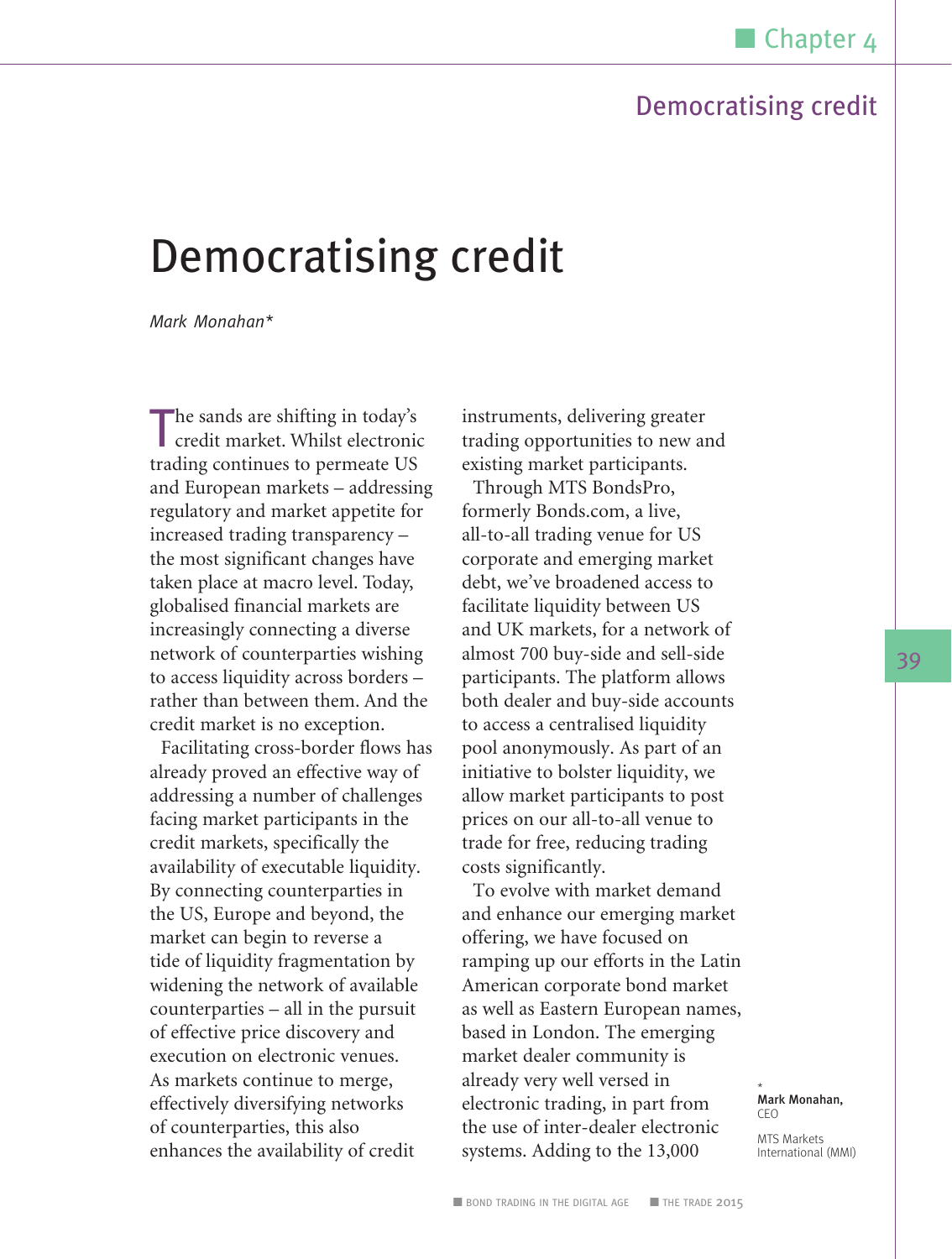US\$-denominated corporate and financial bonds available on the platform represents a natural expansion in coverage.

#### **A simpler access model**

As new entrants – such as corporates, pension funds, hedge funds and tier 2 and 3 banks – look to access and trade in the credit markets, trading venues have focused on providing a multitude of trading functionalities, often with the intention of using a 'catch all' strategy, designed to cater for a wide range of participants with divergent trading strategies. This can introduce unintended consequences by complicating the on-boarding and trading process for new entrants.

Recognising this, MTS BondsPro offers simpler ways for all market participants to access and trade. The platform brings a new, more innovative option to the table by supplementing the firm's current trading routes, rather than replacing them. This focus on simplicity has been complimented through technology investment, ensuring a healthy pipeline of product and functionality enhancements for new and existing users and ultimately ensuring quick, effective on-boarding for new market entrants.

The new HTML 5-based graphical user interface (GUI) is a prime

example of this. The technology facilitates pure web-based trading on our platform with zero software requirements, effectively reducing deployment times and condensing the trading workflow from price discovery to execution. Users can login directly via HTML 5, or to continue to trade via the industrystandard Citrix receiver.

The technology enables users to benefit not only from greater cost and time-saving efficiencies, but also lower IT expenditure at a time when buy-side technology budgets have come under increasing pressure to cut costs.

Beyond providing fast, efficient access from a technology perspective, we've streamlined access in other ways too. For instance, buy-side or sell-side traders can sign one contract and access a liquidity pool with almost 700 other institutions immediately.

#### **Price discovery**

Accessing 'firm' liquidity is key for market participants, but they also need to be able to access transparent pre-trade data. To set best practice for price discovery, verification and validation on MTS BondsPro, users see the full depth of market before they execute a trade, a key differentiator for our platform.

Market participants can access limit order book prices on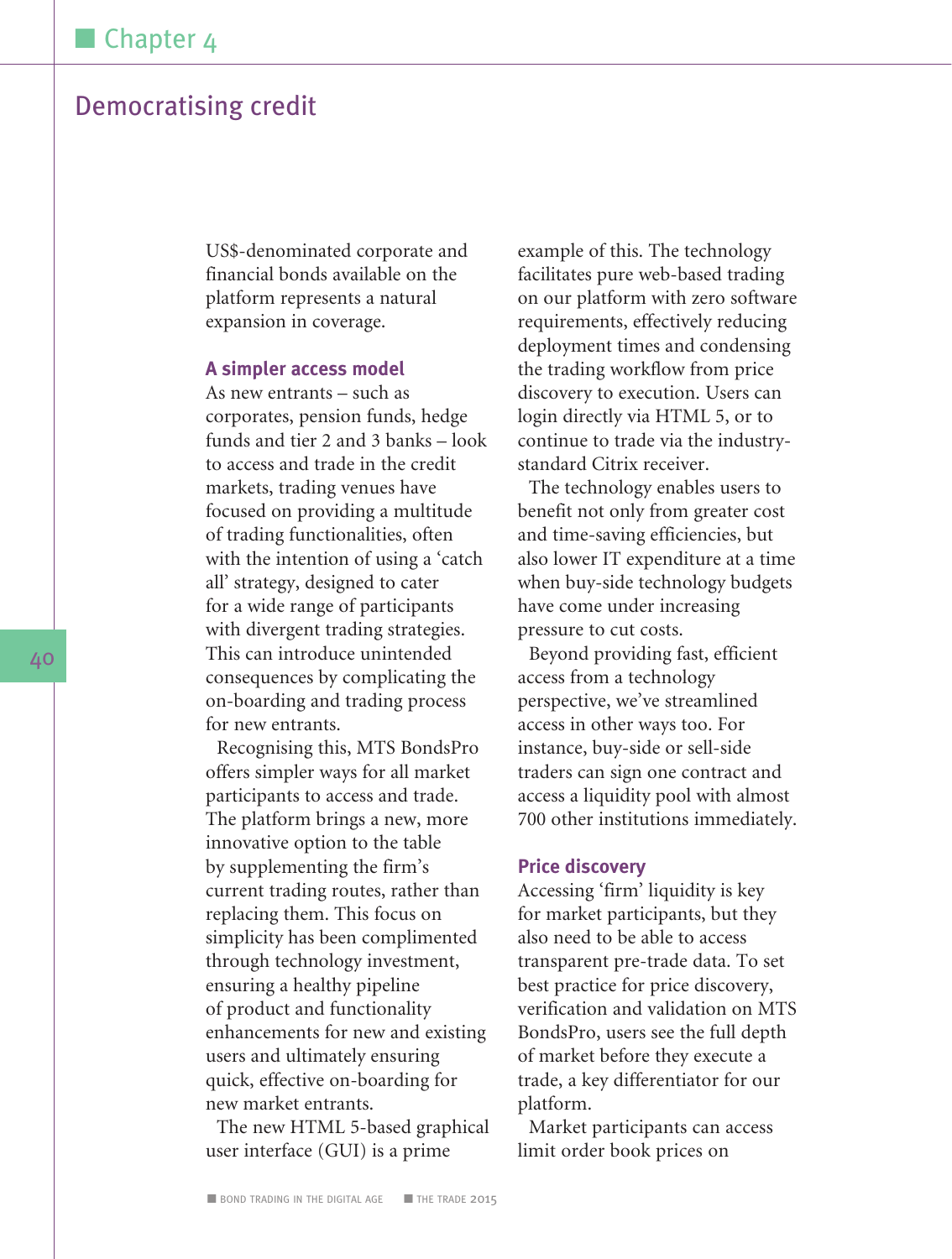over 13,000 US\$-denominated corporate and financial bonds every day. Pre-trade data on the platform is derived from over almost 700 buy-side and sellside market participants and is distributed in real-time, via TRACE feed.

### **Trading functionality and connectivity**

New and existing trading venues have often focused on developing trading functionalities and enhancements to accelerate the adoption of electronic trading. Since acquiring the platform in 2014, MTS has invested to deliver a comprehensive pipeline of features designed to improve price discovery, connectivity and execution. Most recently, this has included the introduction of new trading functionalities as part of an HTML 5 web-based trading upgrade, including recently enhanced API trading and a new GUI built to offer a customisable and a fully configurable front-end.

One of the most distinctive features in the new system is that we can colour-code orders. This differentiates between firm and non-firm liquidity by colour-coded Pink Pricing, which displays secure liquidity from participants offering a 90% fill rate, enabling users to locate reliable sources of liquidity both quickly and efficiently, whilst

limiting the chance of not having an order filled.

These types of trading features are particularly valuable in current market conditions, when the provision of executable liquidity remains a real issue in credit markets. Tougher capital requirement rules laid down by regulators have impacted the ability of sell-side banks to act as liquidity providers, which in turn, reduces the availability of 'firm liquidity'.

As market participants often focus on improving the time it takes to discover liquidity, we've also added the option to upload multiple watchlists and toggle between different views of the market, or submit hundreds of orders with a single click. It is also possible to control the range of bonds viewed on-screen by sector, ticker, coupon, maturity, size or price.

Moreover, MTS BondsPro recognises that buy-side clients have a range of on- and offline broker relationships. As such, buy-side participants can take dealer pricing they receive elsewhere, but rather than being limited to that, if they know where they want to buy or sell bonds they can get that access here. Through our relationship with Bloomberg, we can connect clients with the Voice Confirmation (VCON) platform.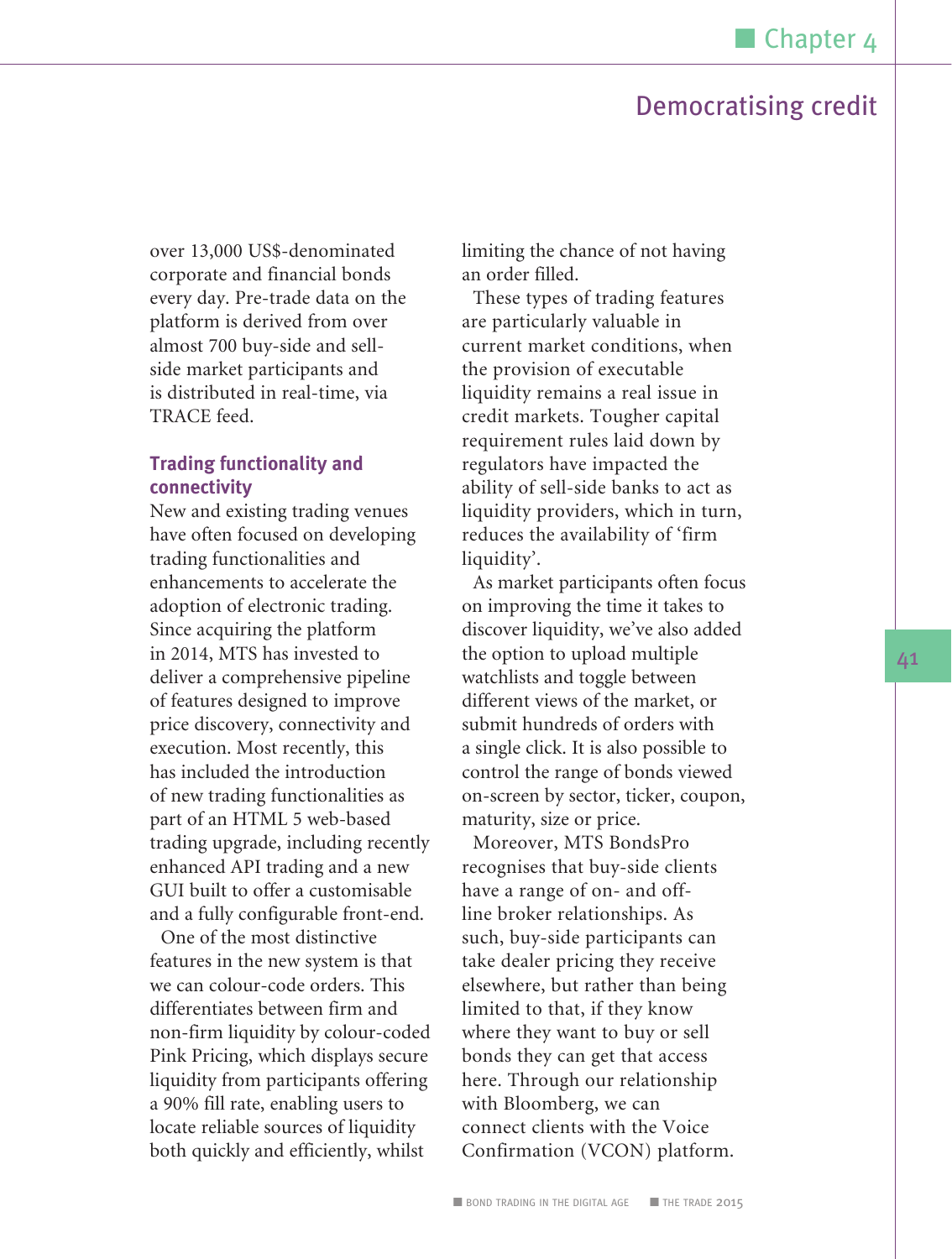### **FIGURE 1: MTS BONDSPRO TRADING SCREEN DISPLAYS PINK PRICING TO HIGHLIGHT THE MOST RELIABLE SOURCES OF LIQUIDITY**

|                   |                                    |                    |                                                                                 |                       |              |               | <b>Cancel All</b>     |   | Pay All                             | From My Firm | Sow My Orders           | 7 <sub>Szm</sub><br>Yields (YTW)<br>Spreads                      |      |                      | <b>Find Bong</b> |            | Settings             |                   | submit Order        |                    |                |
|-------------------|------------------------------------|--------------------|---------------------------------------------------------------------------------|-----------------------|--------------|---------------|-----------------------|---|-------------------------------------|--------------|-------------------------|------------------------------------------------------------------|------|----------------------|------------------|------------|----------------------|-------------------|---------------------|--------------------|----------------|
| Trades<br>Issuer  | Panel<br><b>Board Labe</b>         | My Orders<br>Bd Sz | Pape2                                                                           | <b>Best Bid Price</b> |              |               | <b>Best Ofr Price</b> |   | Ofr Sz                              |              | My Bd S2                | My Sid                                                           |      | My Ofr               |                  | My Ofr Sz  | Issuer A             | <b>Board Labe</b> | Bid Sz              |                    | Best Bid Pr    |
|                   |                                    |                    |                                                                                 |                       | ٥            |               |                       | ٥ |                                     |              |                         | $\ddot{\bullet}$ $\ddot{\bullet}$                                |      | $\ddot{\phantom{1}}$ |                  | a          | B                    |                   |                     |                    |                |
| <b>DUK</b>        | 3.75 4/24                          |                    | 500                                                                             |                       |              | 103.10 104.00 |                       |   | 530                                 |              | 500                     | 103.10                                                           | ٥    | 104.00               | ٥                | 500        | KLAC                 | 4.125 11/21       |                     | soo <mark>o</mark> |                |
| EIX               | <b>SEARIN</b>                      |                    | وهالمد                                                                          |                       | <b>M2549</b> |               |                       |   |                                     |              |                         |                                                                  |      |                      |                  |            | <b>KHI</b>           | 7 10/28           |                     | 10Q                |                |
| ENLK              |                                    |                    | <b>Access to secure</b>                                                         |                       | $\sim$       | 100,70        |                       |   | 500                                 |              |                         |                                                                  |      | 100,70               | ٥                | <b>SM</b>  | KO                   | 3.2 11/23         |                     | 10Q                |                |
| EPO               |                                    |                    | liquidity through                                                               |                       | <b>D64</b>   |               |                       |   |                                     |              |                         |                                                                  |      |                      |                  |            | KR                   | 42/24             |                     | 10 <sup>o</sup>    |                |
| <b>ESRX</b>       |                                    |                    | <b>Pink Prices</b>                                                              |                       | 7.79         | 98.00         |                       |   | son                                 |              |                         |                                                                  |      | 98.00                | ٥                | 500        | $\mathbf{u}$         | 3.95 5/24         |                     | 10Q                |                |
| FCX               | 3,875 3/23                         |                    | 10 <sup>o</sup>                                                                 |                       | 93.477       |               |                       |   |                                     |              |                         |                                                                  |      |                      |                  |            | LOW                  | 3.875 9/23        |                     | 10Q                |                |
| FDX               |                                    |                    |                                                                                 |                       | $\sqrt{287}$ |               |                       |   |                                     |              |                         |                                                                  |      |                      |                  |            | <b>HA</b>            | 3.375 4/24        |                     | 10Q                |                |
| <b>FIS</b>        |                                    |                    | Participants are 90%                                                            |                       | 00.          | 106.50        |                       |   | 280                                 |              |                         |                                                                  |      |                      |                  |            | <b>MCD</b>           | 3.25 6/24         |                     | 50                 |                |
| <b>FTR</b>        |                                    |                    | and above on fill rates                                                         |                       |              | $-150$        |                       |   | 200                                 |              |                         |                                                                  |      |                      |                  |            | <b>HCO</b>           | 4.875 2/24        |                     | 10Q                |                |
| GILD              | 3.74/24                            |                    |                                                                                 |                       |              | 104,964       |                       |   | $\bullet$ 12                        |              |                         |                                                                  |      |                      |                  |            | <b>MDLZ</b>          | 42/24             |                     | $10$ $\bullet$     |                |
| <b>GOOG</b>       | 3.375 2/24                         |                    | $10$ $\bullet$                                                                  |                       | 103,713      |               |                       |   |                                     |              |                         |                                                                  |      |                      |                  |            | <b>HOT</b>           | 3.6253/24         |                     | 10Q                |                |
|                   | 4.3.6/21                           |                    | $250$ $\sigma$                                                                  |                       | 89.00        | 90.50         |                       |   | 0.700                               |              |                         |                                                                  |      |                      |                  |            | <b>MGA</b>           | 3.625 6/24        |                     |                    |                |
| <b>HPO</b>        | \$53/18                            |                    | 700                                                                             |                       | 75.00        | 76.50         |                       | ۰ | 1000                                |              |                         |                                                                  |      |                      |                  |            | <b>MSFT</b>          | 3.625 12/23       |                     | 10Q                |                |
|                   | 3.75 12/20                         |                    | 370 <sub>o</sub>                                                                |                       | 123.00       | 124.50        |                       |   | 6150                                |              |                         |                                                                  |      |                      |                  |            | <b>MYL</b>           | 4.2 11/23         |                     | 10                 |                |
| <b>HSECN</b>      | 44/24                              |                    | 10 <sup>o</sup>                                                                 |                       | 93.643       |               |                       |   |                                     |              |                         |                                                                  |      |                      |                  |            | NE                   | 4.9 8/20          |                     | 500 <b>C</b>       |                |
| <b>ITW</b>        | 3.5 3/24                           |                    | 50 0                                                                            |                       | 103,419      |               |                       |   |                                     |              |                         |                                                                  |      |                      |                  |            | NOC                  | 3.85 4/45         |                     | 700 C              |                |
| JNJ               | 3.375 12/23                        |                    | $150$ $\bullet$                                                                 |                       | 105,411      | 106,367       |                       |   | $Q$ 300                             |              |                         |                                                                  |      |                      |                  |            | ORCL                 | 3.625 7/23        |                     |                    |                |
| <b>JPM</b>        | 5.15 12/49                         |                    | 500 <sub>o</sub>                                                                |                       | 103.00       | 104.50        |                       |   | $\sigma$ <sub>325</sub>             |              |                         |                                                                  |      |                      |                  |            | 981                  | 4.625 3/24        |                     | 10 <sup>o</sup>    |                |
| Ŧ<br>$\epsilon$   |                                    | G                  |                                                                                 | Select Filter         |              |               | Show All              |   | Q Search                            |              | <b>Ability to trade</b> | through the stack                                                |      |                      |                  |            |                      |                   |                     |                    |                |
|                   |                                    |                    | DUK 3.75 4/24 - DUKE ENERGY CORP NEW (US26441CAN56) T 2.125 925                 |                       |              |               |                       |   | Hit                                 |              |                         |                                                                  | Lift |                      | My Orders        | Activity   | My Trades            | <b>Scatter</b>    |                     |                    |                |
| Date Time         |                                    | Ambuit             | Price                                                                           | Soread                |              | Source        |                       | ۰ | 10                                  | 103.10       | 104.00<br>$\Delta$      | 500                                                              |      | $\overline{A}$<br>٥  | Order Id         | Order Time | Security             |                   | <b>Circler Type</b> | Price              | $\overline{c}$ |
| 13:43:56          |                                    | 8\$                | 104.21                                                                          | 105.5                 | TRACE        |               | ٠                     | ٥ | 500                                 | 103.046      |                         |                                                                  |      |                      | 21246            | 19:18:24   | DUK 3.75 4/24        |                   | Offer               | 104.00             | ٥              |
| 10:43:16          |                                    | 1200               | 104.272                                                                         | 101.2                 | TRACE        |               |                       |   |                                     |              |                         |                                                                  |      |                      | 21245            | 19:18:20   | DUK 3.75 4/24        |                   | BM                  | 103.1              | ٥              |
| 22-May-15 12:14:2 |                                    | 30                 | 104,619                                                                         | 93.0                  | TRACE        |               |                       |   |                                     |              |                         |                                                                  |      |                      | 21244            | 19:18:02   | <b>ESRX 3.5 6/24</b> |                   | Offer               | 98.00              | ۵              |
| 22-May-15 11:40:1 |                                    | \$                 | 104,611                                                                         | 045                   | TRACE        |               |                       |   |                                     |              |                         |                                                                  |      |                      | 21243            | 19:17:54   | <b>ENLK 4.4 4/24</b> |                   | Offer               | 100.70             | ٥              |
|                   | 26 May 19:10:49 (0 / 33, 014) 2.00 |                    | AC16BO63-8643-4292-A690-A675770FC58FMvsuid-073EB057-6B2A-4F90-AA15-D575A13459F0 | Connected / Connected |              |               |                       |   | KJAPP26:7777 (Version: 5.5.22.13-1) |              |                         | DUK 3.75 4/24 - DUNE ENERGY CORP NEW (US26441CANS6) T 2.125 5/25 |      |                      |                  |            |                      |                   |                     |                    |                |

The platform supports trade execution via an order or execution management system and delivers automated best execution reporting, which shows traders exactly where they executed in the stack. We also use the industrystandard FIX messaging framework to provide efficient access to the credit markets, whilst also reducing the cost of market entry.

### **API access**

The buy-side community is continuing to grow in

sophistication, but with technology budgets often resource constrained, API trading has proven an efficient and cost-effective way to access the market. As a result, it is really democratising the whole trading process because it offers a huge amount of flexibility for market participants, providing a very convenient, inexpensive and practical way of accessing the credit market automatically.

Where it takes things a step further though, is that it opens up a massive extra range of trading